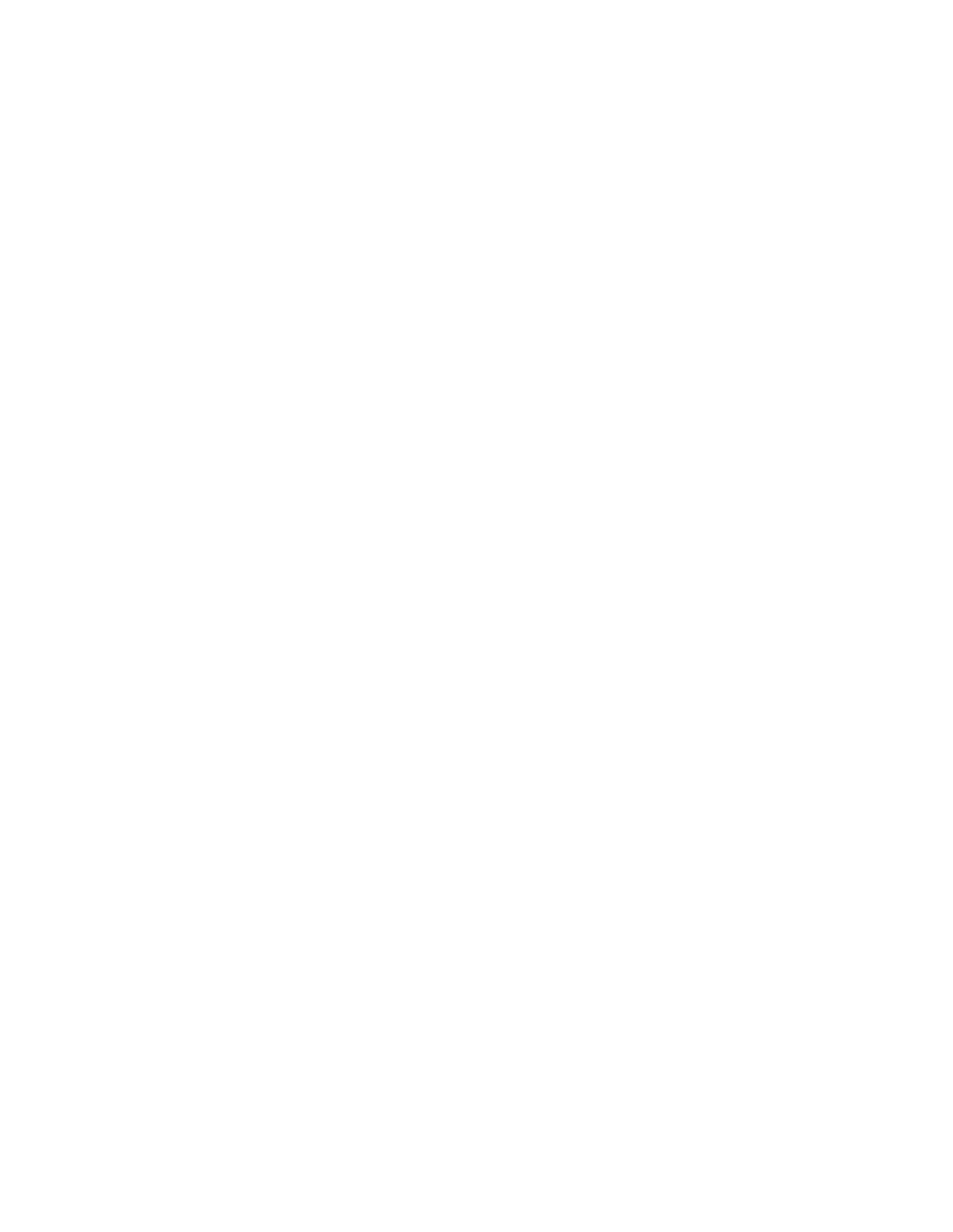# **22**

# **Microbiology/Astrobiology**

#### **Felice Mastroleo and Natalie Leys**

Belgian Nuclear Research Center (SCK·CEN), Mol, Belgium

Since the advent of space flight and the establishment of long-duration space stations in Earth's orbit, such as Skylab, Salyut, Mir, and the ISS, the upper boundary of our biosphere has extended into space. Such space missions expose humans and any other organisms to living conditions not encountered on Earth.

## **22.1 Radiation Environment**

Life on Earth, throughout its almost four billion years of history, has been shaped by interactions of organisms with their environment and by numerous adaptive responses to environmental stressors.Among these, radiation, both of terrestrial and of cosmic origin, is a persistent stress factor that life has to cope with [7]. Radiation interacts with matter, primarily through the ionization and excitation of electrons in atoms and molecules. These matter–energy interactions have been decisively involved in the creation and maintenance of living systems on Earth. Because it is a strong mutagen, radiation is considered a powerful promoter of biological evolution on the one hand and an account of deleterious consequences to individual cells and organisms (*e.g.*, by causing inactivation or mutation induction) on the other.

In response to harmful effects of environmental radiation, life has developed a variety of defense mechanisms, including the increase in the production of stress proteins, the activation of the immune defense system, and a variety of efficient repair systems for radiation-induced DNA injury. Radiobiologists have long believed that ionizing radiation, such as gamma rays, kills cells by shattering DNA. Recently, Daly [12] and Frederikson [17] showed that proteins—not DNA—are the most sensitive targets, at least in some radiation-sensitive bacteria. In cells, oxidatively damaged DNA repair enzymes generated by sublethal ionizing radiation doses would be expected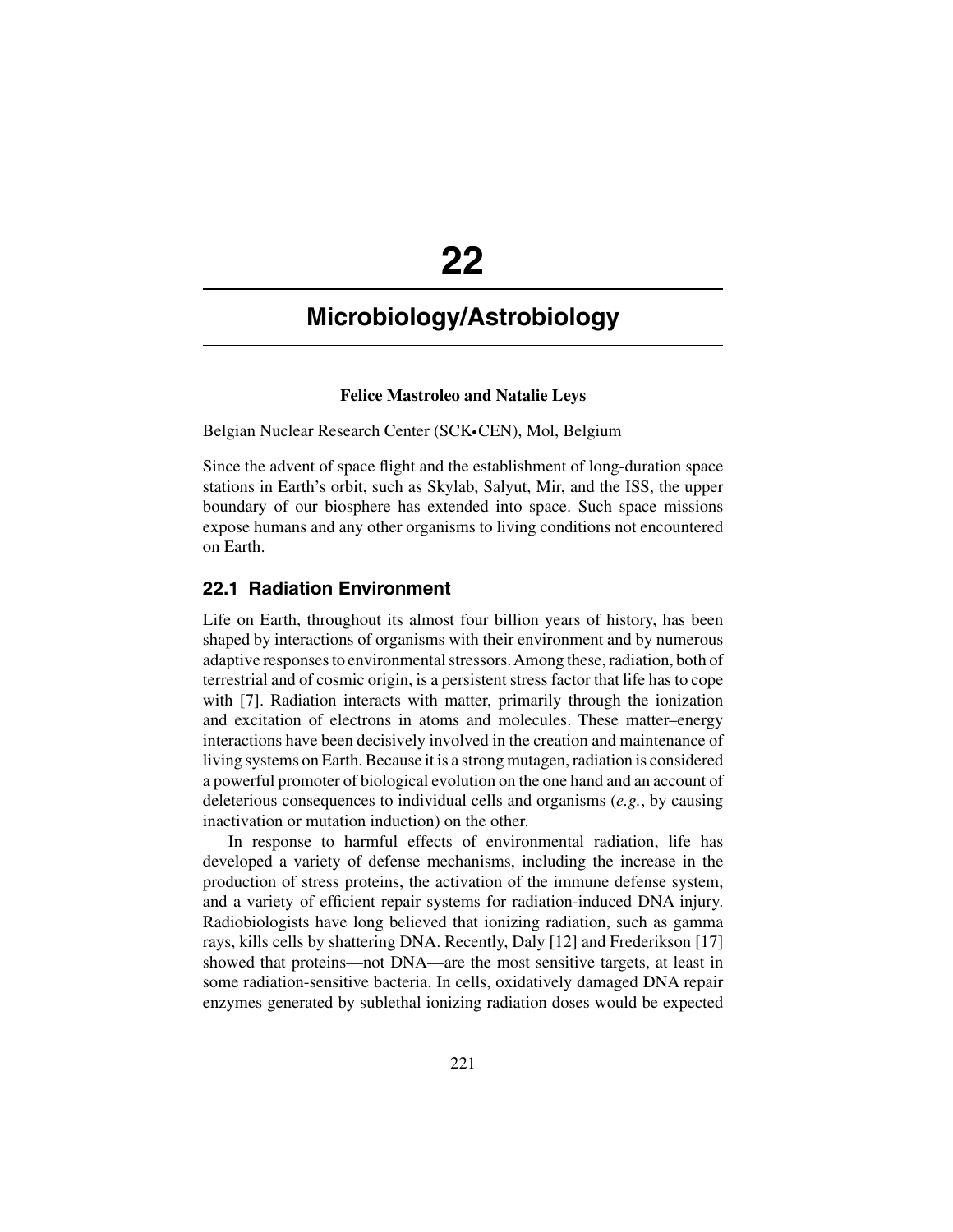to passively promote mutations by misrepair. Oxidized proteins, however, might also actively promote mutation by transmitting damage to other cellular constituents, including DNA [16, 36].

## **22.2 Change in Gravity Environment**

Microbes have the ability to sense and respond to mechanical stimuli. The response of microbes to certain mechanical stimuli has profound effects on their physiology [19, 38, 39, 46, 52]. The response of a cell to mechanical stimulation, such as stretch or shear force, is called mechano-adaptation and is important for cell protection in both prokaryotes and eukaryotes [19, 24, 25]. A great deal of progress has been made in understanding certain aspects of microbial mechano-adaptation, for example, mechanisms used by bacteria to respond to changes in osmotic gradients [9, 19, 41]. Studies have also documented that microbes can sense and respond to changes in culture conditions when grown in the buoyant, low-fluid-shear environment of microgravity [14, 26, 38, 39, 52]. It has been hypothesized that cells sense changes in mechanical forces, including shear and gravity, at their cell surface [24, 46].

Mechanical culture conditions in the quiescent microgravity environment of space flight are characterized by significant reductions in fluid shear [20]. This is because convection currents are essentially absent in microgravity [27].

The most commonly used microgravity simulator is the rotating wall vessel (RWV) culture apparatus (Synthecon; Texas, USA) developed by the NASA biotechnology group at Johnson Space Centre in Texas. This apparatus consists of a rotor, a culture vessel, and a platform on which the vessel is rotated. The RWV has separable front and back faces; the front face contains two sampling ports, and the back is provided with a semipermeable membrane for aeration. The assembled vessel is filled to capacity (zero headspace) with medium and inoculum, and air bubbles are removed to eliminate turbulence and ensure a sustained low-shear environment  $(<0.01$  Pa).

In the vessel rotating around a horizontal axis, the liquid moves as a single body of fluid in which the gravitational vector is offset by hydrodynamic, centrifugal, and Coriolis (circular movement) forces resulting in the maintenance of cells in a continuous suspended orbit. In fact, this system "confuses" the biosystems (e.g., cells growing culture) perception of gravity's direction. By placing cells along the axis of rotation and spinning them perpendicular to the gravity vector, they rotate through the vector. Because the cell spins at a constant rate and gravity remains constant, the gravity vector is nulled from the cell's perspective [21]. Thus, the RWV does not generate microgravity as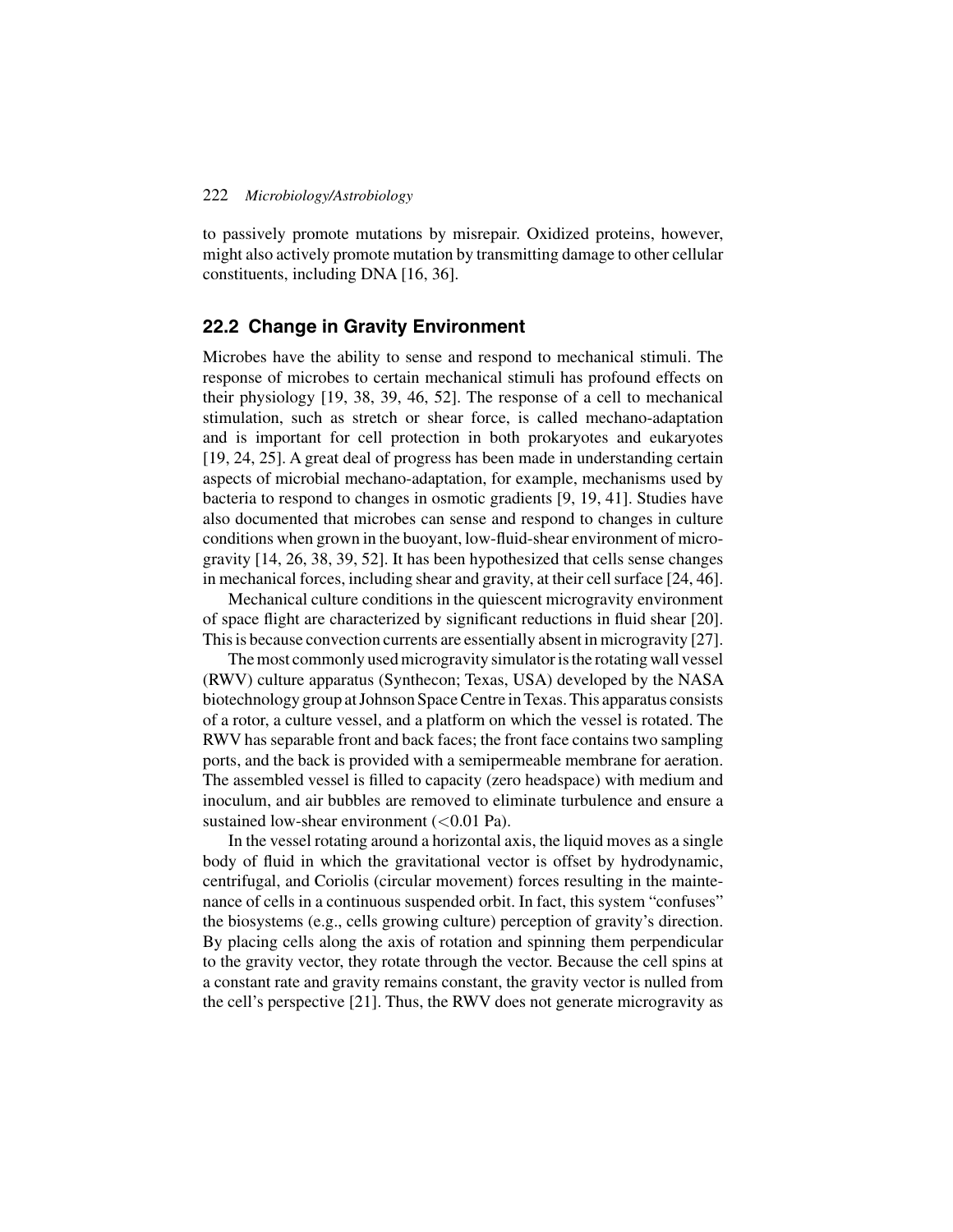on the ISS, rather it randomizes gravity vectors and mimics the low turbulence of a space environment. Since the RWV apparatus provides a low-shear culture environment that simulates the aspects of space (and therefore "models microgravity"), Nickerson et al. [39] have adopted the terminology low-shear modeled microgravity (LSMMG) to refer to the RWV culture environment.

Albrecht-Buehler [1] suggested that reduced gravity suppresses buoyancydriven convection and thus limiting the mechanism of mixing of fluid to diffusion. Along similar lines, McPherson [34] suggested that the lack of convective mixing under reduced gravity conditions created a quiescent environment that resulted in a "depletion zone" around a growing protein crystal, which favored the formation of a crystal with better quality. Based on these studies, it was hypothesized that this same type of phenomenon might occur around a growing bacterial cell under reduced gravity conditions [28, 45]. Similarly, a few studies have speculated that bacteria may indirectly respond to reduced gravity conditions because of changes in their immediate environment resulting either from changes in mass diffusion or from other chemical alterations, such as accumulation of toxic by-products [28], or limitations in the availability of nutrients [3–5, 52]. Gene expression studies performed on *Escherichia coli* K12 under modeled reduced gravity conditions support the hypothesis that bacteria are actively responding to the changes in nutrient availability, imposed by the altered mass transport under these conditions [49, 52]. Creation of zones of nutrient depletion over-time in their immediate surroundings makes these bacteria respond in a way that is similar to their entrance into stationary phase (starvation). Stationary phase cells are generally characterized by the expression of starvation inducible genes and genes associated with multiple stress responses. Microgravityexposed bacteria appeared, for example, better able to handle subsequent stressors including osmolarity, pH, temperature, and antimicrobial challenge. More recently it was reported that the fluid quiescence and reduced mixing could enhance the accumulation of quorum sensing (QS) molecules in the bacterium's surroundings and thus promoting QS-related gene expression, independently of change in cell concentration [22, 31].

Another microgravity simulator the random positioning machine (RPM) or three-dimensional clinostat is a laboratory instrument to randomly change the position of an accommodated (biological) experiment in threedimensional space [23]. The layout of the RPM consists of two frames and experiment platform. The frames are driven by means of belts and two electromotors. Both motors are controlled on the basis of feedback signals generated by encoders, mounted on the motor-axes, and by "null position"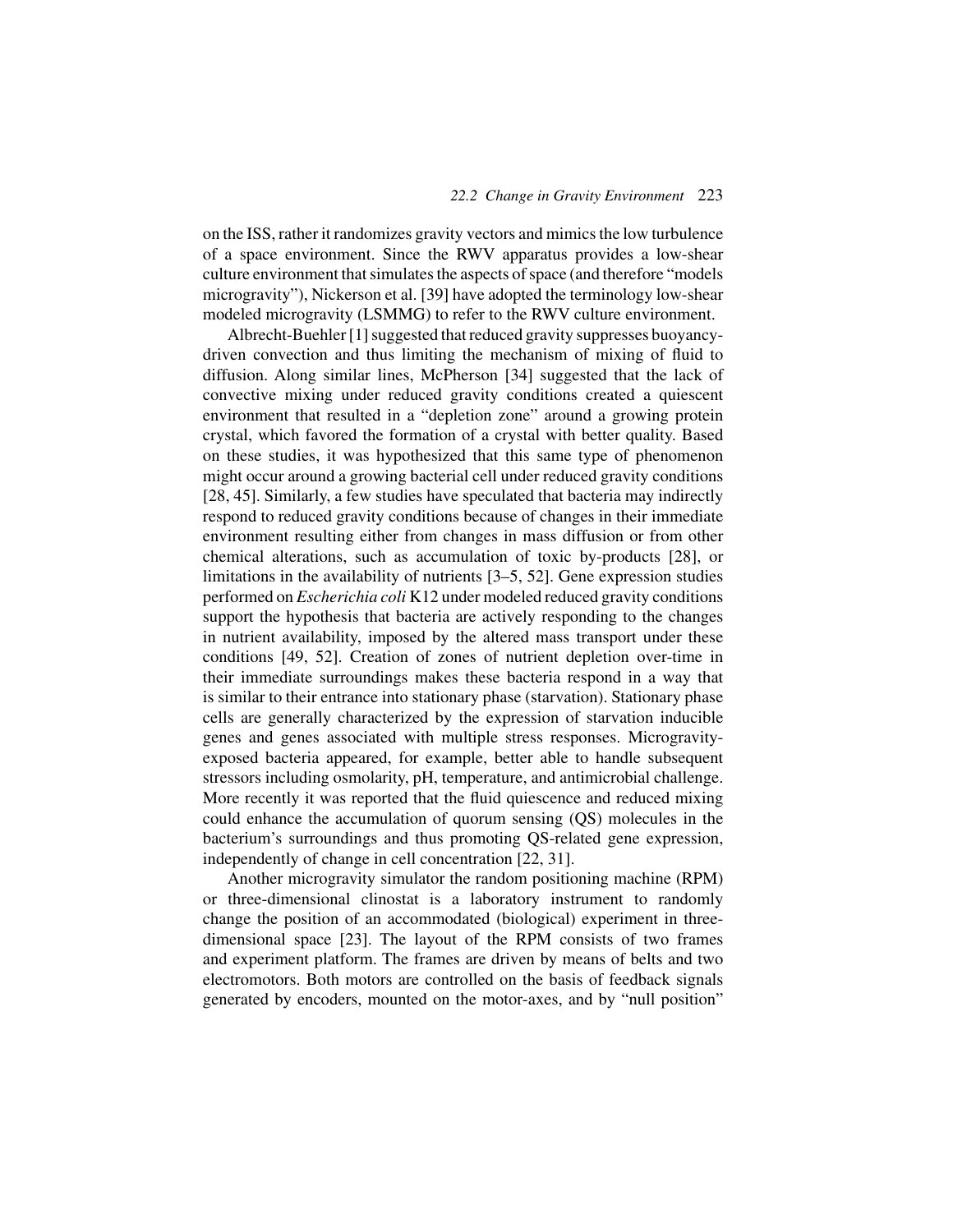sensors on the frames. On the RPM, the samples are fixed as close as possible to the center of the inner rotating frame. This frame rotates within another rotating frame. The RPM has been extensively use to study cytoskeleton structure and motility of human cells [35, 53] and plant gravitropism [6, 23] and more recently the RPM has been used to study bacterial cultivation [8, 13, 30–33]. Comparing LSMMG to RPM cultivation, the two simulators appeared to induce a similar response in *Rhodospirillum rubrum* [31] while *Pseudomonas aeruginosa* only responded to cultivation in LSMMG compared to the control conditions [11] and *Cupriavidus metallidurans* proteome was highly affected only by RPM cultivation [30]. Therefore, one should be cautious to conclude which of the two simulators induced the higher response when cultivating bacteria.

The use of magnetic levitation has also been introduced to balance the force of gravity on a levitating object [10, 50]. However, a major constrain in using diamagnetic levitation is the requirement for large magnetic fields gradients at the levitation point that may influence biological systems. In addition, oxygen dissolved in the liquid culture medium is similarly attracted by the magnetic field [2]. Since oxygen in the liquid is consumed by the bacteria and replaced at the liquid–air interface (from the oxygen in the air above the liquid), an oxygen concentration results, producing a corresponding gradient in the magnetic force density that can cause convection in the liquid medium. Therefore, for diamagnetic levitation to be a useful model of spacerelated microgravity, where density-driven convective transport is absent, paramagnetically driven convection of oxygen should be prevented. This could be achieved by performing experiment in anaerobic conditions or in nonliquid culture [15]. Beuls et al. [8] compared 3 microgravity simulators, LSMMG, RPM, and diamagnetic levitation, and found no differences in the capacity of *Bacillus thuringiensis* to perform plasmid transfer compared to the control condition. In this case of Gram-positive bacterium, this ability to exchange plasmids in microgravity, as efficiently as occurring on Earth, could be seen as highly relevant in the frame of potentially increasing antibiotic resistances and bacterial virulence in space [8].

# **22.3 Space Flight Experiments and Related Ground Simulations**

In general, one could conclude that space flight has been shown not to hinder bacterial growth, on the contrary, it can enhance the growth of planktonic bacterial cultures, possibly through its influences on fluid dynamics [28].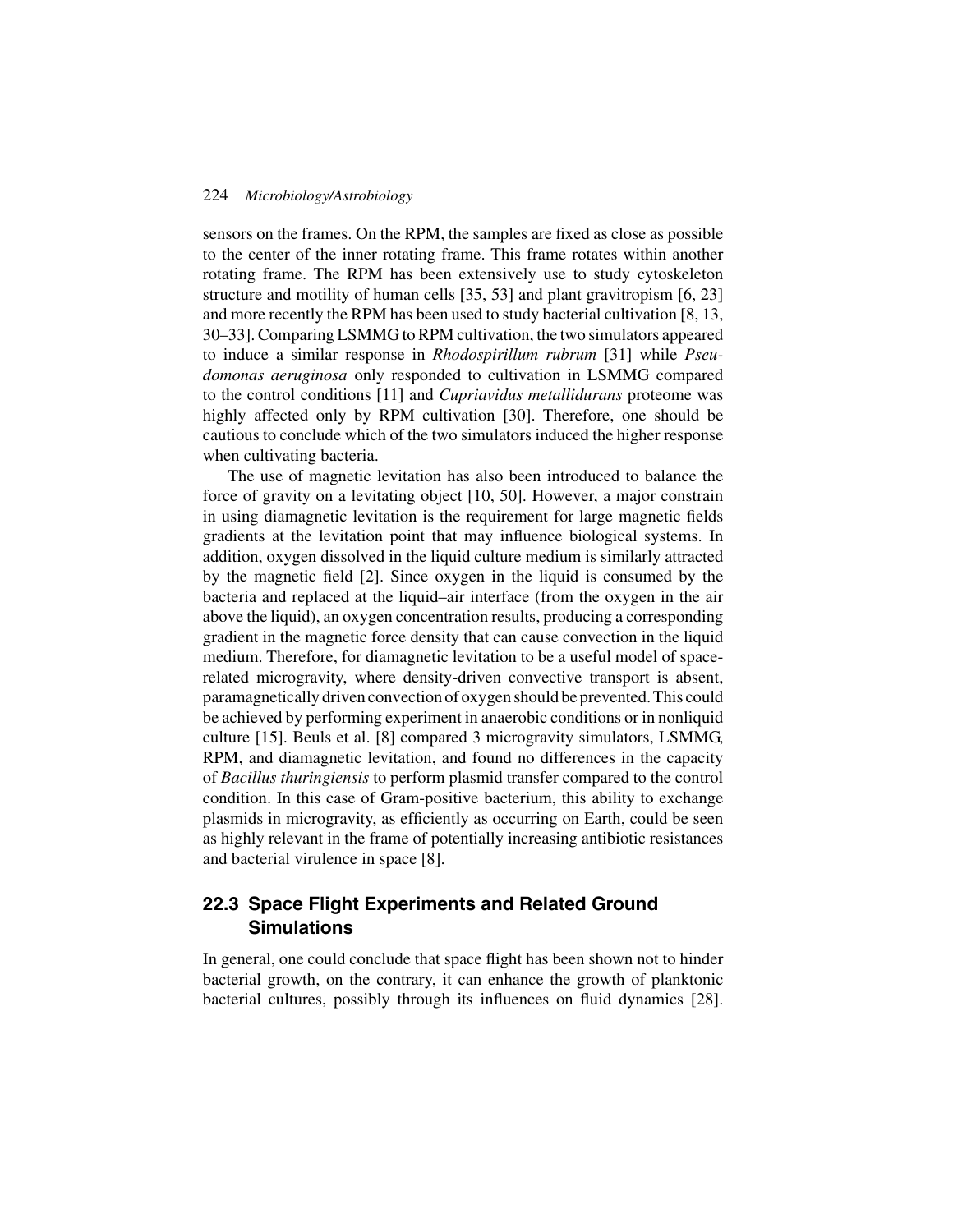Biofilm formation can also occur in microgravity [33, 42], an issue that, for example, must be addressed during the design of air and water recycling systems for long-term space flights [40].

Various experiments suggested that antibiotics are less efficient in space flight conditions [29, 48]. Bacteria exposed to space flight stresses may become more resistant to antibiotics over a short, introductory period, while losing most but not all of that resistance over the long term [29]. For the future, this possibly changing response of bacteria to antibiotics in space flight may imply that disinfection may be problematic. In addition, it may be difficult to treat an illness or injury with antibiotics on short-term missions, due to the tendency of bacteria to resist them. On long-term missions, such as periods spent on space stations or trips to other planets, it may be difficult to predict the response of bacteria to a certain antibiotic. While most bacteria seem to become more susceptible to antibiotics after long-term space flight exposure [29], a few may retain resistance, leading to potential hazard for the all crew.

Recently, Wilson et al. [54] provided the first direct evidence that growth during space flight can alter the virulence of a pathogen; in this study, *Salmonella enterica* serovar Typhimurium grown in space flight displayed increased virulence in a murine infection model compared with identical ground controls. Importantly, these results correlate with previous findings in which the same strain displayed increased virulence in the murine model after growth in the low-shear microgravity-like conditions of the RWV bioreactor [37, 55]. In agreement with the increased virulence observed for the space flight samples, bacteria cultured in flight exhibited cellular aggregation and extracellular matrix formation consistent with biofilm production. Moreover, several *Salmonella* genes associated with biofilm formation changed expression in flight [54].

Very few attempts were made to mimic space-ionizing radiation on ground and compare it to actual space flight experiment involving microorganisms. Rea et al. [43] studied the effect of ionizing radiation on photosynthetic organisms including the cyanobacterium *Arthrospira platensis* that appeared to maintain the highest photosynthetic efficiency in flight experiments. The authors concluded that in space, the effect of ionizing radiation is enhanced compared to that observed in ground facilities with a single beam of radiation. Our group had a more complete approach trying to match the actual dosimetry measurements inside the ISS meaning about 2 mGy over 10 days [18] at the time of our space experiment involving *R. rubrum* on agar plates and combining it with ground simulation of microgravity using the RPM [32].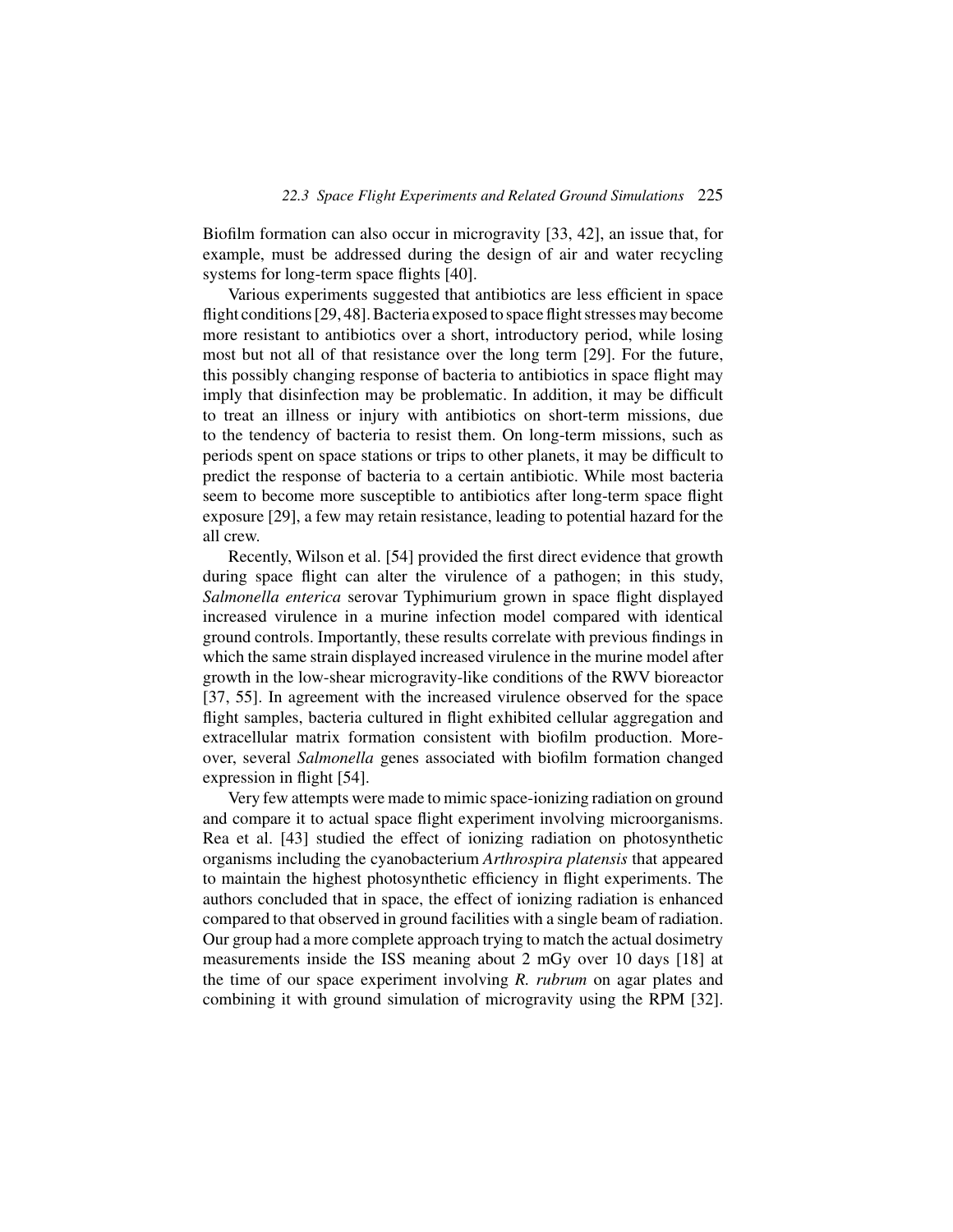We could put forward the importance of medium composition and culture setup on the response of the bacterium to space flight-related environmental conditions but low overlap was obtained for both the microgravity simulation and the ionizing radiation experiments compared to the space flight experiments.

One must be aware that space experiments are always subject to the inconveniences of access to space. Space biology researchers face many limitations; include sample preparation long before the flight with prolonged storage, a strictly limited number of samples and repetitions, strong acceleration during take-off, and a second storage period before recovery and analysis of the samples. In addition, during space flight cells are exposed to many more changing factors than just the reduced gravity (e.g., increased gravity/acceleration during launch and landing, increased radiation doses, different electromagnetic fields, pressures changes, enclosed environment) and ionizing radiation. These constraints always impose a certain degree of caution when drawing conclusions on the effects of space on cells and organisms [45]. It could be therefore difficult to detect the subtle effects caused by the low dose of space radiation inside the ISS while drastic effects on liquid samples due to change in gravity conditions could be easily put forward. As a consequence, these studies did indicate that the effects observed in space flight experiments are partially (potentially even largely) due to the low-shear environment typical of the space environment.

Contrary to open environments, confinement conditions can influence the prevalence, ecology and diversity of the microbial communities via unusual conditions of atmospheric humidity, water condensation, or accumulation of biological residues [51]. Confined habitats such as Antarctic Concordia Station are used as a model environment for long-duration space flights to study human adaptation to isolated and confined extreme environmental situations as they allow to map and monitor the dynamics of airborne bacteria over a certain period of time. In a recent study, Shiwon et al. [44] detected resistances of up to five antibiotics in several *staphylococcal* and *enterococcal* strains from ISS and Concordia. On the other hand, Timmery et al. [47] identified putative pathogens able to perform horizontal gene transfer and potentially able to acquire new DNA and sharing genetic material in Concordia. Because most of the microorganisms originate from the crew, continuous evaluation of the bacterial ecological status in such confined environment was highly recommended [47].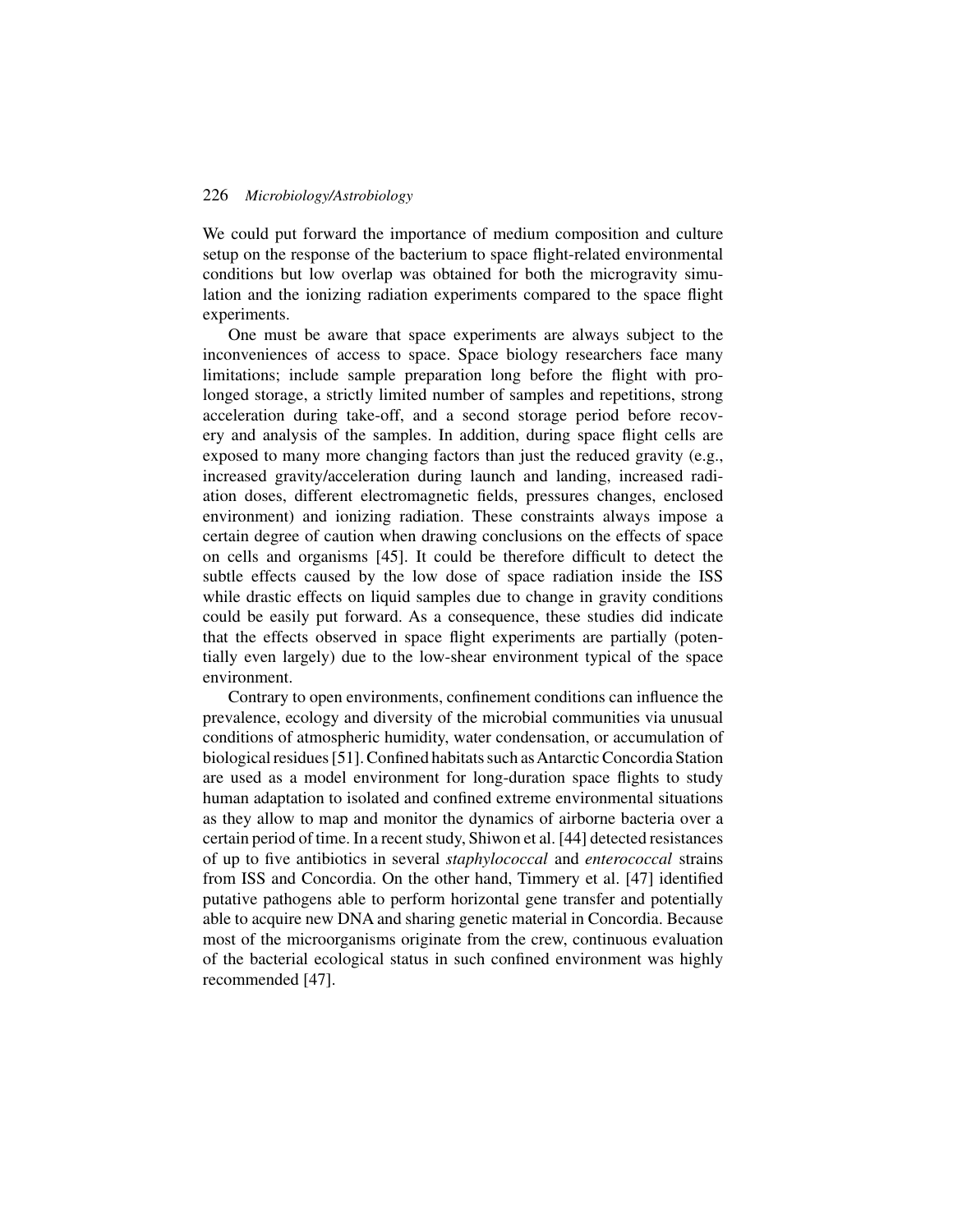# **References**

- [1] Albrecht-Buehler, G. "Possible Mechanisms of Indirect Gravity Sensing by Cells." ASGSB Bull 4, no. 2 (1991): 25–34.
- [2] Aoyagi, S., et al. "Control of Chemical Reaction Involving Dissolved Oxygen Using Magnetic Field Gradient." Chemical Physics 331, no. 1 (2006): 137–141.
- [3] Baker, P.W., and L. Leff. "The Effect of Simulated Microgravity on Bacteria from the Mir Space Station." Microgravity Science and Technology 15, no. 1 (2004): 35–41.
- [4] Baker P.W., and L. Leff. "Mir Space Station Bacteria Responses to Modeled Reduced Gravity Under Starvation Conditions." Advance in Space Research 38 (2006): 1152–1158.
- [5] Baker, P.W., M.L. Meyer, and L.G. Leff. "Escherichia Coli Growth Under Modeled Reduced Gravity." Microgravity Science and Technology 15, no. 4 (2004): 39–44.
- [6] Barjaktarovic, Z., et al. "Changes in the Effective Gravitational Field Strength Affect the State of Phosphorylation of Stress-Related Proteins in Callus Cultures of Arabidopsis Thaliana." Journal of Experimental Botany 60, no. 3 (2009): 779–789.
- [7] Benton, E.R., and E.V. Benton. "Space Radiation Dosimetry in Low-Earth Orbit and Beyond." Nuclear Instruments and Methods in Physics 184, no. 1–2 (2001): 255–294.
- [8] Beuls, E., et al. "Bacillus Thuringiensis Conjugation in Simulated Microgravity." Astrobiology 9, no. 8 (2009): 797–805.
- [9] Blount, P., and P.C. Moe. "Bacterial Mechanosensitive Channels: Integrating Physiology, Structure and Function." Trends Microbiology 7, no. 10 (1999): 420–424.
- [10] Braithwaite, E., E. Beaugnon, and R. Tournier. "Magnetically Controlled Convection in a Paramagnetic Fluid." Nature 354 (1991): 134–136.
- [11] Crabbe, A., et al. "Response of Pseudomonas Aeruginosa PAO1 to Low Shear Modelled Microgravity Involves AlgU Regulation." Environmental Microbiology 12, no. 6 (2010): 1545–1564.
- [12] Daly, M.J. "Death by Protein Damage in Irradiated Cells. DNA Repair (Amst), 11, no. 1 (2012): 12–21.
- [13] de Vet, S.J., and R. Rutgers. "From Waste to Energy: First Experimental Bacterial Fuel Cells Onboard the International Space Station." Microgravity Science and Technology 19, no. 5–6 (2007): 225–229.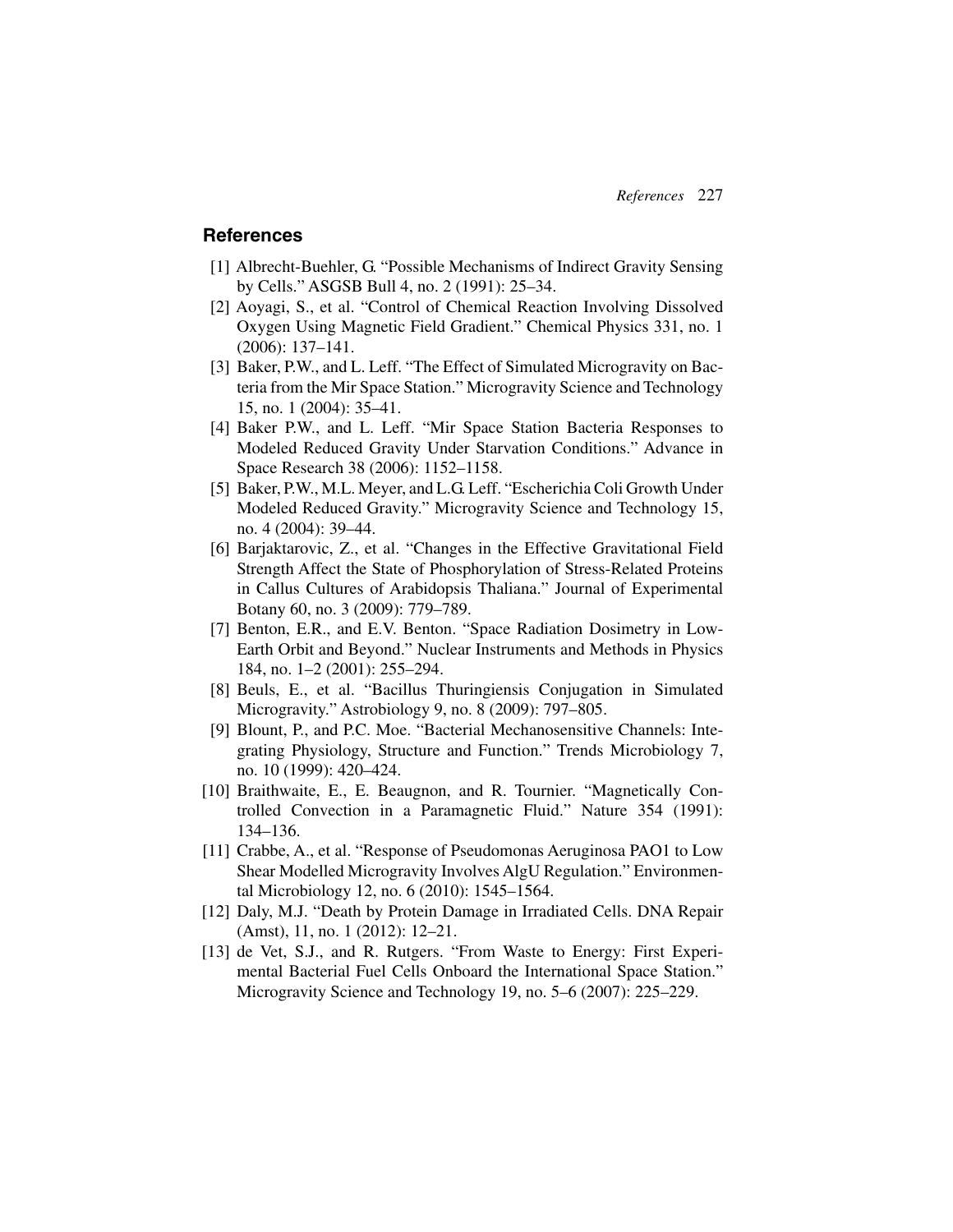- [14] Demain, A.L., and A. Fang. "Secondary Metabolism in Simulated Microgravity." The Chemical Record 1, no. 4 (2001): 333–346.
- [15] Dijkstra, C.E., et al. "Diamagnetic Levitation Enhances Growth of Liquid Bacterial Cultures by Increasing Oxygen Availability." Journal of the Royal Society Interface 8, no. 56 (2011): 334–344.
- [16] Du, J., and J.M. Gebicki. "Proteins are Major Initial Cell Targets of Hydroxyl Free Radicals." The International Journal of Biochemistry & Cell Biology 36, no. 11 (2004): 2334–2343.
- [17] Fredrickson, J.K., et al. "Protein Oxidation: Key to Bacterial Desiccation Resistance?" ISME Journal 2, no. 4 (2008): 393–403.
- [18] Goossens, O., et al. "Radiation Dosimetry for Microbial Experiments in the International Space Station Using Different Etched Track and Luminescent Detectors." Radiat Prot Dosimetry 120, no. 1–4 (2006): 433–437.
- [19] Hamill, O.P., and B. Martinac. "Molecular Basis of Mechanotransduction in Living Cells." Physiological Review 81, no. 2 (2001): 685–740.
- [20] Hammond, T.G., et al. "Mechanical Culture Conditions Effect Gene Expression: Gravity-Induced Changes on the Space Shuttle." Physiological Genomics 3, no. 3 (2000): 163–173.
- [21] Hammond, T.G., and J.M. Hammond. "Optimized Suspension Culture: The Rotating-Wall Vessel." American Journal of Physiology 281, no. 1 (2001): F12–F25.
- [22] Horswill, A.R., et al. "The Effect of the Chemical, Biological, and Physical Environment on Quorum Sensing in Structured Microbial Communities." Analytical and Bioanalytical Chemistry 387, no. 2 (2007): 371–380.
- [23] Hoson, T., et al. "Evaluation of the Three-Dimensional Clinostat as a Simulator of Weightlessness." Planta 203 no. Suppl (1997): S187–S197.
- [24] Ingber, D. "How Cells (might) Sense Microgravity." FASEB Journal 13 Suppl (1999): S3–S15.
- [25] Ingber, D.E. "Integrins, Tensegrity, and Mechanotransduction." Gravit and Space Biology Bulletin 10, no. 2 (1997): 49–55.
- [26] Johanson, K., et al. "Saccharomyces Cerevisiae Gene Expression Changes During Rotating Wall Vessel Suspension Culture." The Journal of Applied Physiology 93, no. 6 (2002): 2171–2180.
- [27] Klaus, D.M., P. Todd, and A. Schatz. "Functional Weightlessness During Clinorotation of Cell Suspensions." Advances Space Research 21, no. 8–9 (1998): 1315–1318.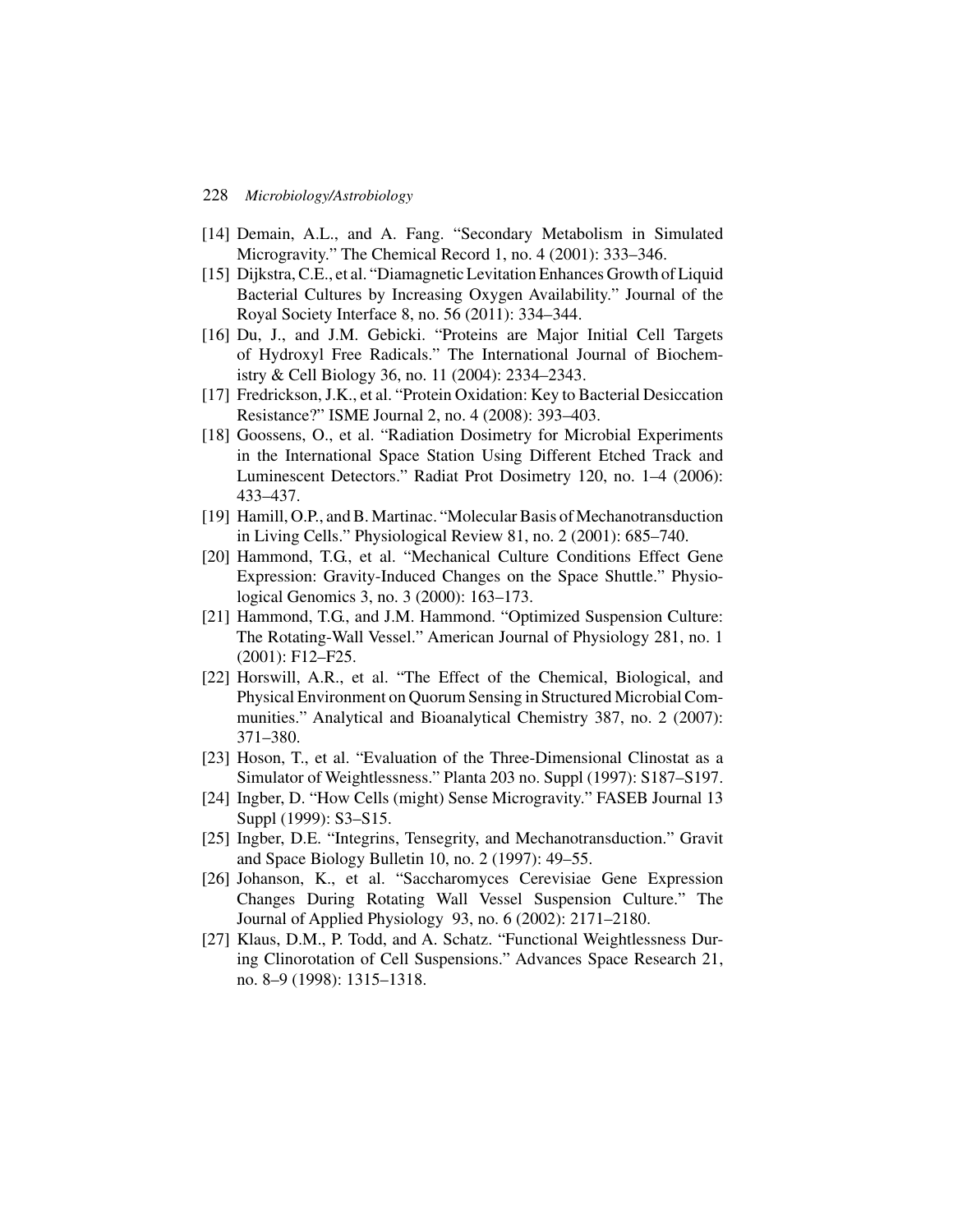- [28] Klaus, D., et al. "Investigation of Space Flight Effects on Escherichia coli and a Proposed Model of Underlying Physical Mechanisms." Microbiology 143, no. Pt 2 (1997): 449–455.
- [29] Lapchine, L., et al. "Antibiotic activity in space." Drugs Under Experimental and Clinical Research 12 no. 12 (1986): 933–938.
- [30] Leroy, B., et al. "Differential Proteomic Analysis Using Isotope-Coded Protein-Labeling Strategies: Comparison, Improvements and Application to Simulated Microgravity Effect on Cupriavidus Metallidurans CH34." Proteomics 10, no. 12 (2010): 2281–2291.
- [31] Mastroleo, F., et al. "Modelled Microgravity Cultivation Modulates Nacylhomoserine Lactone Production in Rhodospirillum Rubrum S1H Independently of Cell Density." Microbiology 159, no. Pt 12 (2013): 2456–2466.
- [32] Mastroleo, F., et al. "Experimental Design and Environmental Parameters Affect Rhodospirillum Rubrum S1H Response to Space Flight." ISME Journal 3, no. 12 (2009): 1402–1419.
- [33] Mauclaire, L., and M. Egli. "Effect of Simulated Microgravity on Growth and Production of Exopolymeric Substances of Micrococcus Luteus Space and Earth Isolates." FEMS Immunology and Medical Microbiology 59, no. 3 (2010): 350–256.
- [34] McPherson, A. "Effects of a Microgravity Environment on the Crystallization of Biological Macromolecules." Microgravity Science and Technology 6, no. 2 (1993): 101–109.
- [35] Meloni, M.A., et al. "Cytoskeleton Changes and Impaired Motility of Monocytes at Modelled Low Gravity." Protoplasma 229, no. 2–4 (2006): 243–249.
- [36] Nauser, T., W.H. Koppenol, and J.M. Gebicki. "The Kinetics of Oxidation of GSH by Protein Radicals." Biochemical Journal 392, no. Pt 3 (2005): 693–701.
- [37] Nickerson, C.A., et al. "Microgravity as a Novel Environmental Signal Affecting Salmonella Enterica Serovar Typhimurium Virulence." Infection and Immunity 68, no. 6 (2000): 3147–3152.
- [38] Nickerson, C.A., et al. "Low-Shear Modeled Microgravity: A Global Environmental Regulatory Signal Affecting Bacterial Gene Expression, Physiology, and Pathogenesis." The Journal of Microbiological Methods 54, no. 1 (2003): 1–11.
- [39] Nickerson, C.A., et al. "Microbial Responses to Microgravity and Other Low-Shear Environments." Microbiology and Molecular Biology Reviews 68, no. 2 (2004): 345–361.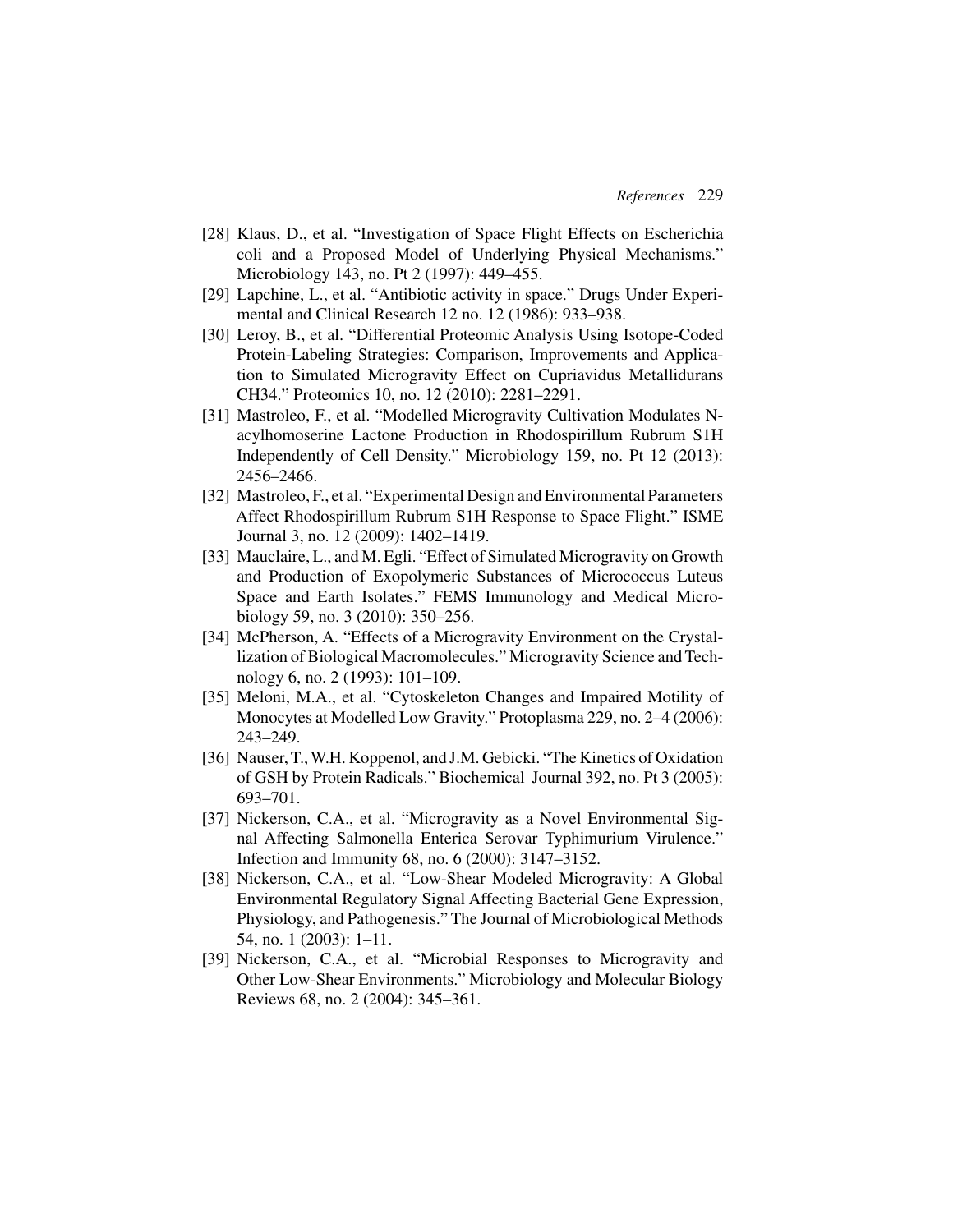- [40] Novikova, N., et al. "Survey of Environmental Biocontamination on Board the International Space Station." Research in Microbiology 157, no. 1 (2006): 5–12.
- [41] Pivetti, C.D., et al. "Two Families of Mechanosensitive Channel Proteins." Microbiology and Molecular Biology Reviews 67, no. 1 (2003): 66–85.
- [42] Pyle, B., M. Vasques, and R. Aquilina. "The Effect of Microgravity on the Smallest Space Travelers." Bacterial Physiology and Virulence on Earth and in Microgravity. 2002: National Aeronautics and Space Administration (NASA).
- [43] Rea, G., et al. "Ionizing Radiation Impacts Photochemical Quantum Yield and Oxygen Evolution Activity of Photosystem II in Photosynthetic Microorganisms." International Journal Radiation Biology 84, no. 11 (2008): 867–877.
- [44] Schiwon, K., et al. "Comparison of Antibiotic Resistance, Biofilm Formation and Conjugative Transfer of Staphylococcus and Enterococcus Isolates from International Space Station and Antarctic Research Station Concordia. Microbial Ecology 65, no. 3 (2013): 638–651.
- [45] Thevenet, D., R. D'Ari, and P. Bouloc. "The SIGNAL Experiment in BIORACK: Escherichia coli in Microgravity." Journal of Biotechnolgy 47, no. 2–3 (1996): 89–97.
- [46] Thomas, W.E., et al. "Bacterial Adhesion to Target Cells Enhanced by Shear Force." Cell 109, no. 7 (2002): 913–923.
- [47] Timmery, S., X. Hu, and J. Mahillon. "Characterization of Bacilli Isolated from the Confined Environments of the Antarctic Concordia Station and the International Space Station." Astrobiology 11, no. 4 (2011): 323–334.
- [48] Tixador, R., et al. "Study of Minimal Inhibitory Concentration of Antibiotics on Bacteria Cultivated In Vitro in Space (Cytos 2 experiment)." Aviation, Space, and Environmental Medicine 56, no. 8 (1985): 748–751.
- [49] Tucker, D.L., et al. "Characterization of Escherichia coli MG1655 Grown in a Low-Shear Modeled Microgravity Environment." BMC Microbiology 7 (2007): 15.
- [50] Valles, Jr. J.M., et al. "Stable Magnetic Field Gradient Levitation of Xenopus Laevis: Toward Low-Gravity Simulation." Biophysical Journal 73, no. 2 (1997): 1130–1133.
- [51] Van Houdt, R., et al. "Evaluation of the Airborne Bacterial Population in the Periodically Confined Antarctic Base Concordia." Microbial Ecology 57, no. 4 (2009): 640–648.